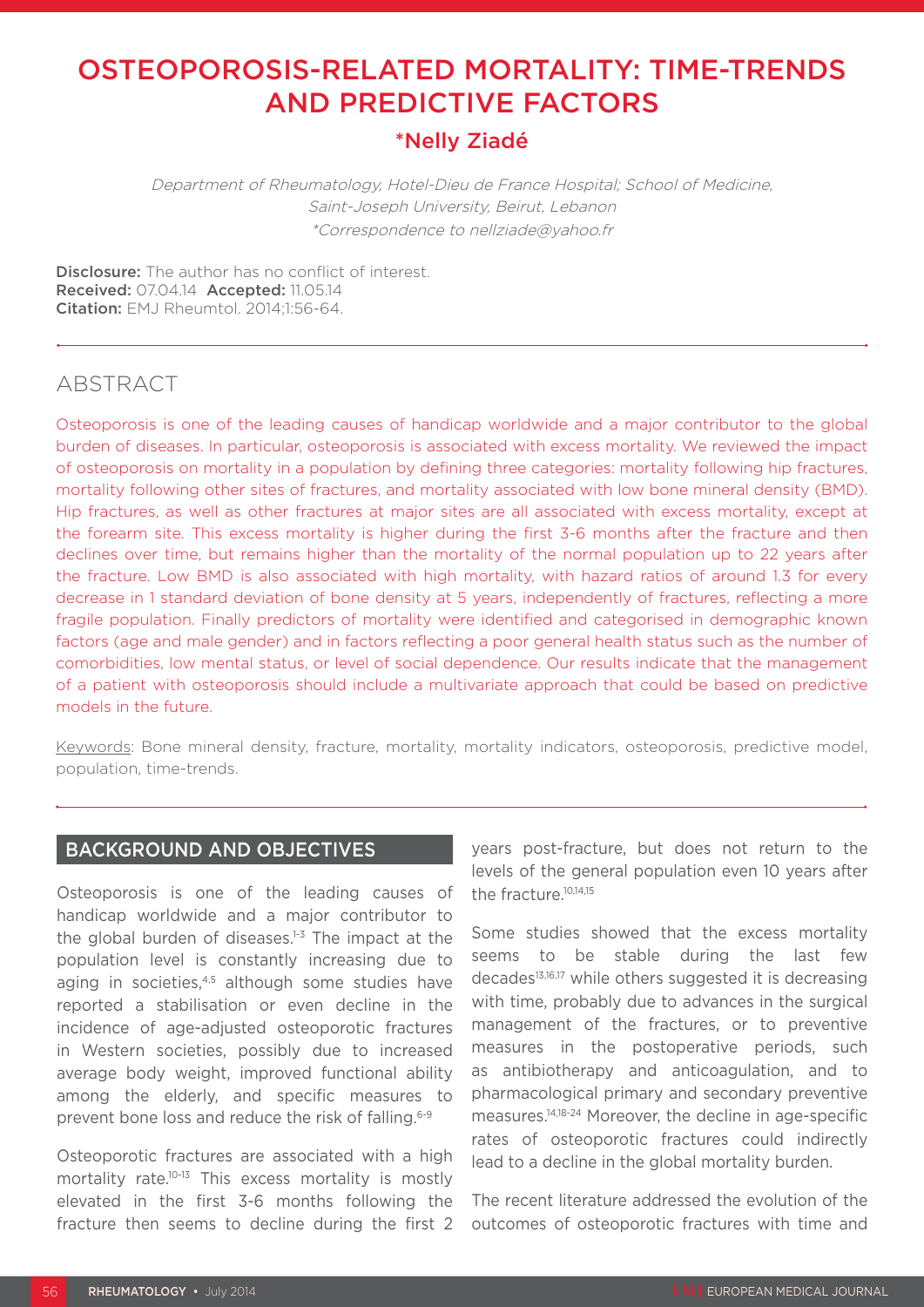focused on potential risk factors associated with mortality. Magnitude of time trends in absolute and relative mortality following fractures differs between studies. Furthermore, and beyond the fracture event, there is emerging evidence that bone mineral density (BMD) is associated independently with increased mortality.

The objective of the current review is to investigate time-trends of mortality associated with different aspects of osteoporosis: hip fractures, other sites of fractures, and low BMD. The association with specific predictive factors is also addressed.

#### METHODS

A review of the US National Library of Medicine (PubMed database) was performed using the Medical Subject Headings (MeSH) terms: "osteoporosis", "fractures", "bone", "mortality", and "population". A second search using the terms: "bone density", "mortality", and "population" was performed in a subsequent step. The search retrieved 433 articles, 64 of which were retained for the analysis. Studies were retained when relevant to the review objectives and when conducted in a population setting. Studies were excluded when their objective related to the efficacy of anti-osteoporotic treatments, sponsored or not. The studies were divided into three categories: mortality following a hip fracture, mortality following any other fracture, and mortality in low BMD patients regardless of fractures. For each study, the population and study design were identified, as well as the mortality indicator used. For every category, the studies were classified by year of publication.

## RESULTS

## 1. Mortality Following Hip Fractures

Among all osteoporotic fractures, hip fracture is the site most commonly associated with mortality. The highest excess in mortality is during the immediate post-fracture period, especially the first 6 months, but remains high several years after the fracture, as shown in population-based prospective studies.10,14,25 This could be underestimated in randomised trials where the frail individuals at greatest risk of death are rarely considered suitable.

Literature in the past two decades showed that most deaths are related to associated comorbidities, reflecting a poor underlying health condition rather than the fracture itself.5,26,27 It is clear nowadays that the excess deaths after a hip fracture can be attributed to serious underlying comorbidities that are unrelated to osteoporosis, suggesting that a certain proportion of deaths could not be prevented by reducing fractures.<sup>28,29</sup>

The mortality indicators are shown in Table 1 by study and by chronological order of publication. Although the studies have different populations, methodologies, and mortality indicators, there is a clear trend of decreased excess mortality with time within the same cohort, even if this excess remains present up to 22 years after the hip fracture. At 1 year, hazard ratios (HRs) vary from around 3-10; they decline to 5 at 5 years, and to 2.5 at 10 years. There is also a trend for a decline in excess mortality at 1 year by date of study publication, suggesting a decreased association with mortality over the last decade (Figure 1).

## 2. Mortality Following Fractures at Sites other than the Hip

Osteoporotic fractures at sites other than the hip also lead to a high number of excess deaths.5,45,46 Most deaths occur within 1 year of fracture, particularly during the first 6 months.<sup>47</sup> Mortality following fractures is higher in men than in women.<sup>5</sup>

The Dubbo study from Australia reported that a high mortality is associated with any type of major fracture compared to the general population,<sup>10</sup> and that this excess mortality persists up to 5 years after all major types of fracture. Many studies, however, showed that mortality rates after forearm fracture are similar to the general population.<sup>10,34</sup>

The mortality indicators are shown in Table 2 by study, by chronological order of publication. Due to the heterogeneity of the studies, a direct comparison cannot be made, but again, in the same cohort, there is a decline in excess mortality with time and higher mortality in males.

## 3. Predictors of Mortality Following Osteoporotic Fractures

Since the fracture itself cannot explain the excess mortality, many studies addressed the associated risk factors with poor survival. Some factors were associated with the fracture, such as the site of fracture and the timeframe following the fracture. The hip site was associated with the higher mortality rates, but other sites considered as major were also associated to a lesser extent (vertebral,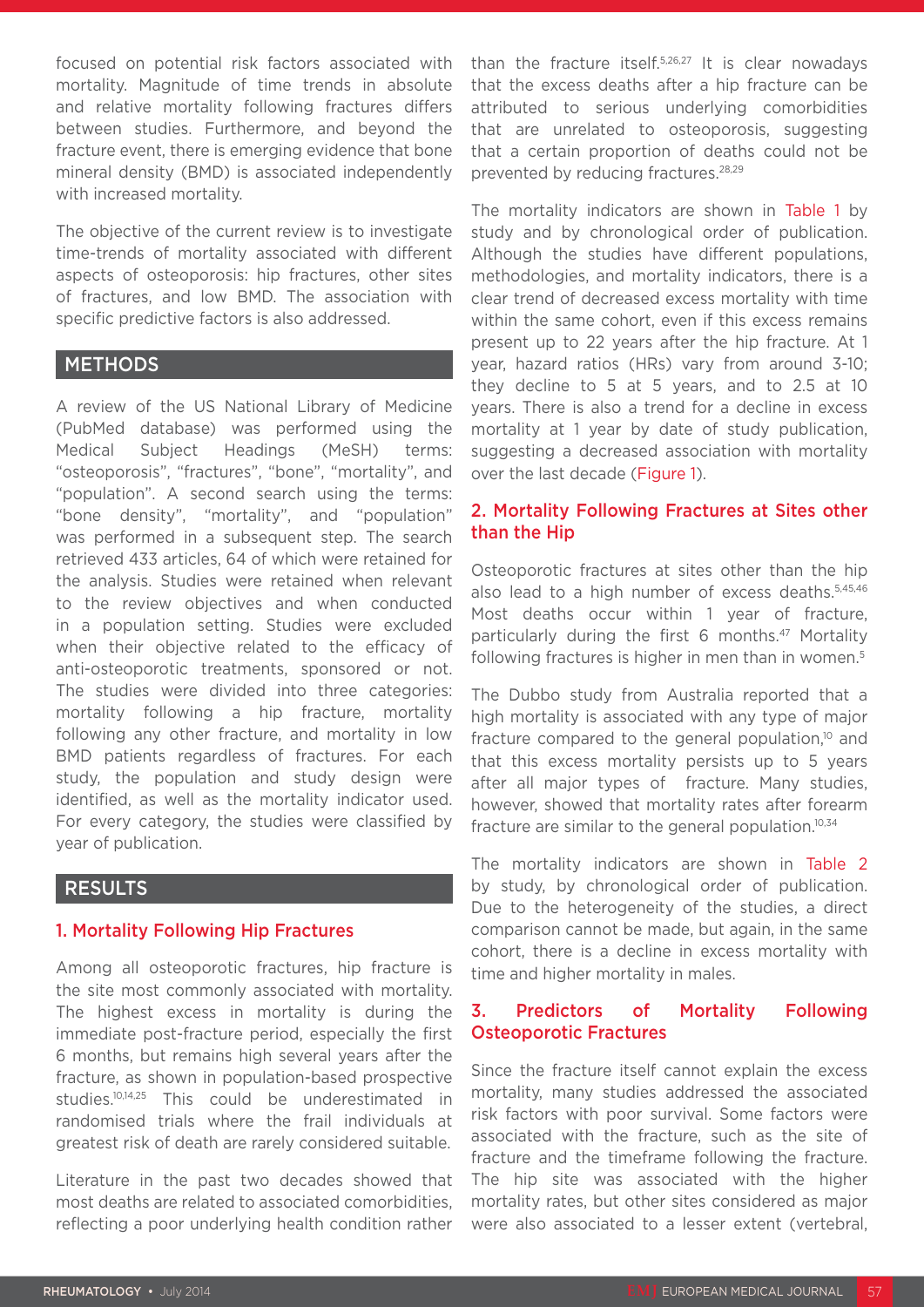pelvis, shoulder). Fractures at the forearm were not associated with excess mortality. As for time, the mortality risk was higher in the immediate post-fracture period and declined subsequently, remaining however higher than the normal population up to 10 years after the occurrence of the fracture.

However, most factors were independent from the fracture *per se* and yet predicted excess mortality.26,37,38,55-57 These can be divided in demographic factors, such as age and male gender, and factors reflecting a poor general health status: the number of co-medications, associated chronic diseases (two or more), Charlson index CI) components and medications, low score on entality status test, not walking outdoors before the fracture, lower handgrip strength, use of walking aids, level of social dependence, and being in an institution. It is noticeable that the CI components encompass several chronic diseases. A comparable mortality with the normal opulations was suggested in the absence of risk factors such as low mentality status, low handgrip strength, and fewer than two associated chronic diseases.55

Finally, the non-operative conservative management is also associated with poorer outcome. However, this finding could be due to selection bias; the patients chosen for conservative management may have a lower health status or be at higher mortality risk initially, preventing them from reaching the operative option.

#### 4. Mortality Associated with Low BMD

Except for pulmonary deaths in women with severe vertebral deformities and kyphosis, strong associations of osteoporotic fractures with specific causes of death have not been identified, suggesting an indirect association with underlying comorbid conditions that may also lead to osteoporosis.46 This is consistent with the notion that low BMD *per se* is associated with excess mortality from various causes.28,31,45,46,48,49

Low BMD is responsible for a growing global health burden, only partially representative of the real burden of osteoporosis. In fact a recent meta-analysis showed that global deaths attributable to low BMD increased between 1990 and 2010, and that low BMD could be responsible for at least one-third of deaths attributable to falls, which is third in the list of major health burdens after road injuries and self-harm.58,59

BMD was shown to be associated with mortality independently of age, weight, body mass index, smoking status, previous fracture, physical activity, drug use, and presence of chronic diseases. Low BMD was defined in the studies by low values measured by Dual Energy X-ray Absorptiometry or calcaneus quantitative ultrasound. HR was calculated by linear reduction of 1 standard deviation (SD) of bone density or broadband ultrasonic attenuation (Table 3). The risk of mortality at 5 years was inversely correlated with BMD with HRs of 1.16-1.44, except for one study that included a clinical endpoint (height loss), where HRs were higher (3.43).<sup>60-65</sup>

Factors associated with excess mortality in osteoporosis cohorts are mainly CI components and Elixhauser index.<sup>66</sup> The Charlson comorbidity index predicts the 10-year mortality for a patient who may have a range of comorbid conditions, such as myocardial infarction, congestive heart failure, peripheral vascular disease, dementia, cerebrovascular disease, chronic lung disease, connective tissue disease, ulcer, chronic liver disease, diabetes, haemiplegia, moderate or severe kidney disease, diabetes with end-organ damage, tumour, leukaemia, lymphoma, moderate or severe liver disease, malignant tumour, metastasis, and AIDS.67 The Elixhauser comorbidity measure developed a list of 30 comorbidities that are significantly associated with in-hospital mortality and include both acute and chronic conditions, relying on the ICD-9-CM coding manual.68,69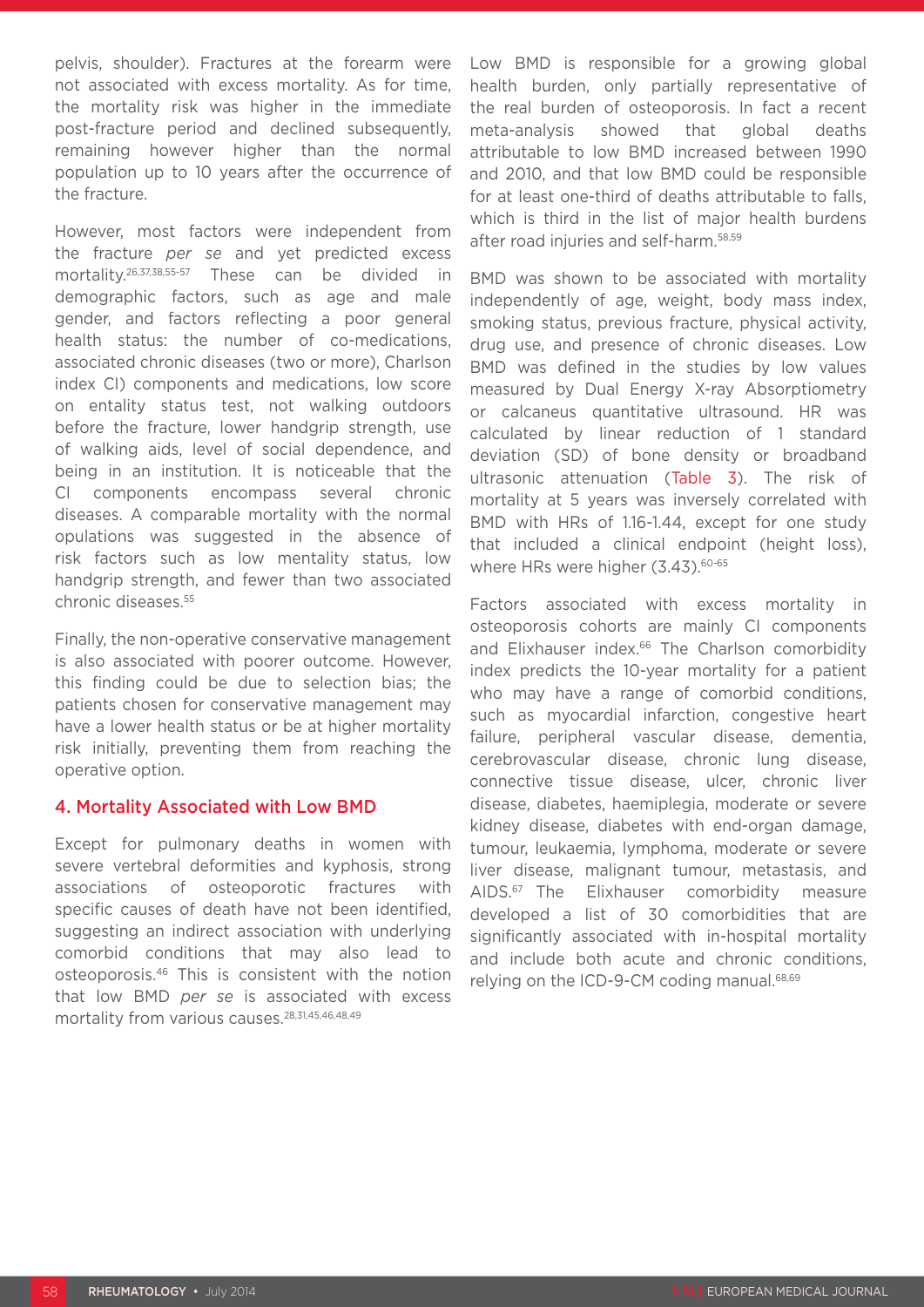## Table 1: Summary of studies addressing mortality after hip fracture.

| Year | Population                                                                                                                                          | Follow-up after<br>hip fracture | <b>Mortality Indicator</b>                                                                                                            | Reference                         |
|------|-----------------------------------------------------------------------------------------------------------------------------------------------------|---------------------------------|---------------------------------------------------------------------------------------------------------------------------------------|-----------------------------------|
| 1991 | Medicare hip fractures population, USA                                                                                                              | 90 days<br>1 year               | CF 12.6%<br>CF 23.7%                                                                                                                  | Fisher et al. <sup>30</sup>       |
| 1996 | 9,704 ambulatory women aged 65 years or older<br>enrolled in the SOF                                                                                | 5.9 years                       | <b>RR 2.4</b>                                                                                                                         | Browner et<br>$al.^{31}$          |
| 1997 | 578 community-dwelling females aged 70 and<br>older, USA                                                                                            | 5 years                         | Excess death 9%                                                                                                                       | Magaziner et<br>al. <sup>31</sup> |
| 2000 | 6,459 women aged 55-81 years participating in<br>the FIT, USA                                                                                       | 3.8 years                       | RR 6.68                                                                                                                               | Cauley et al. <sup>32</sup>       |
| 2001 | Residents aged 60 years and older                                                                                                                   | 5 years                         | Men: Mortality ratio 540%,<br>excess death rate 57<br>Women: Mortality ratio 500%,<br>excess death rate 32                            | lacovino et<br>$al.^{33}$         |
| 2004 | Hospital setting, Sweden                                                                                                                            | 1 year<br>5 years               | RR 10.2 (men)<br>RR 9.1 (women)<br>RR 5.8 (men)<br>RR 5.4 (women)                                                                     | Johnell et al. <sup>34</sup>      |
| 2004 | Prospective, 7,512 volunteer ambulatory women<br>aged 75 and older, France (EPIDOS study)                                                           | 3.9 years                       | RR <sub>2</sub><br>MR 112.4 per 1,000<br>woman-years, compared with<br>27.3 per 1,000 woman-years for<br>the non-fractured            | Empana et<br>al. <sup>25</sup>    |
| 2007 | 43,165 veterans, USA                                                                                                                                | 1 year                          | Mortality odds:<br>12% in women<br>32% in men                                                                                         | Bass et al. <sup>35</sup>         |
| 2009 | Prospective cohort from the Dubbo Osteoporosis<br>Epidemiology Study of community-dwelling<br>women and women aged 60 years and older,<br>Australia | 10 years                        | <b>SMR 2.43</b>                                                                                                                       | Bliuc et al. <sup>10</sup>        |
| 2009 | 786,717 hip fractures aged 65 and older,<br>Medicare, USA                                                                                           | 1 year                          | <b>MRs</b><br>32.5% (men)<br>22% (women)                                                                                              | Brauer et al. <sup>20</sup>       |
| 2010 | South Korea<br>NHI claims database<br>9,817 hip fractures                                                                                           | 1 year                          | <b>SMR 2.85</b>                                                                                                                       | Kang et al. <sup>36</sup>         |
| 2010 | Prospective cohort hip fractures, Taiwan                                                                                                            | 1 year                          | <b>MR</b><br>31% men<br>16% women<br>Mortality 8-times higher than<br>age-adjusted general population                                 | Vaseenon et<br>$al.^{37}$         |
| 2010 | National Hospital Discharge Register<br>41,000 hip fractures, Denmark                                                                               | 1 year                          | <b>CM</b><br>37.1% men<br>26.4% women<br>SMR in the <75 years<br>7.9 men<br>7.3 women<br>SMR in the >75 years<br>3.3 men<br>2.6 women | Kannegaard<br>$et$ al. $38$       |
| 2011 | Cohort 6,782 hip fractures in women, UK                                                                                                             | 1 year                          | <b>MRs</b><br>13.3% in women <65 years<br>31% in women >65 years                                                                      | Karantana et<br>al. <sup>39</sup> |
| 2012 | Population-based health survey, women<br>aged 65 years and more, Norway                                                                             | 3 months<br>2.8 years           | HR 6.5<br><b>HR 1.9</b>                                                                                                               | Gronskag et<br>al. <sup>40</sup>  |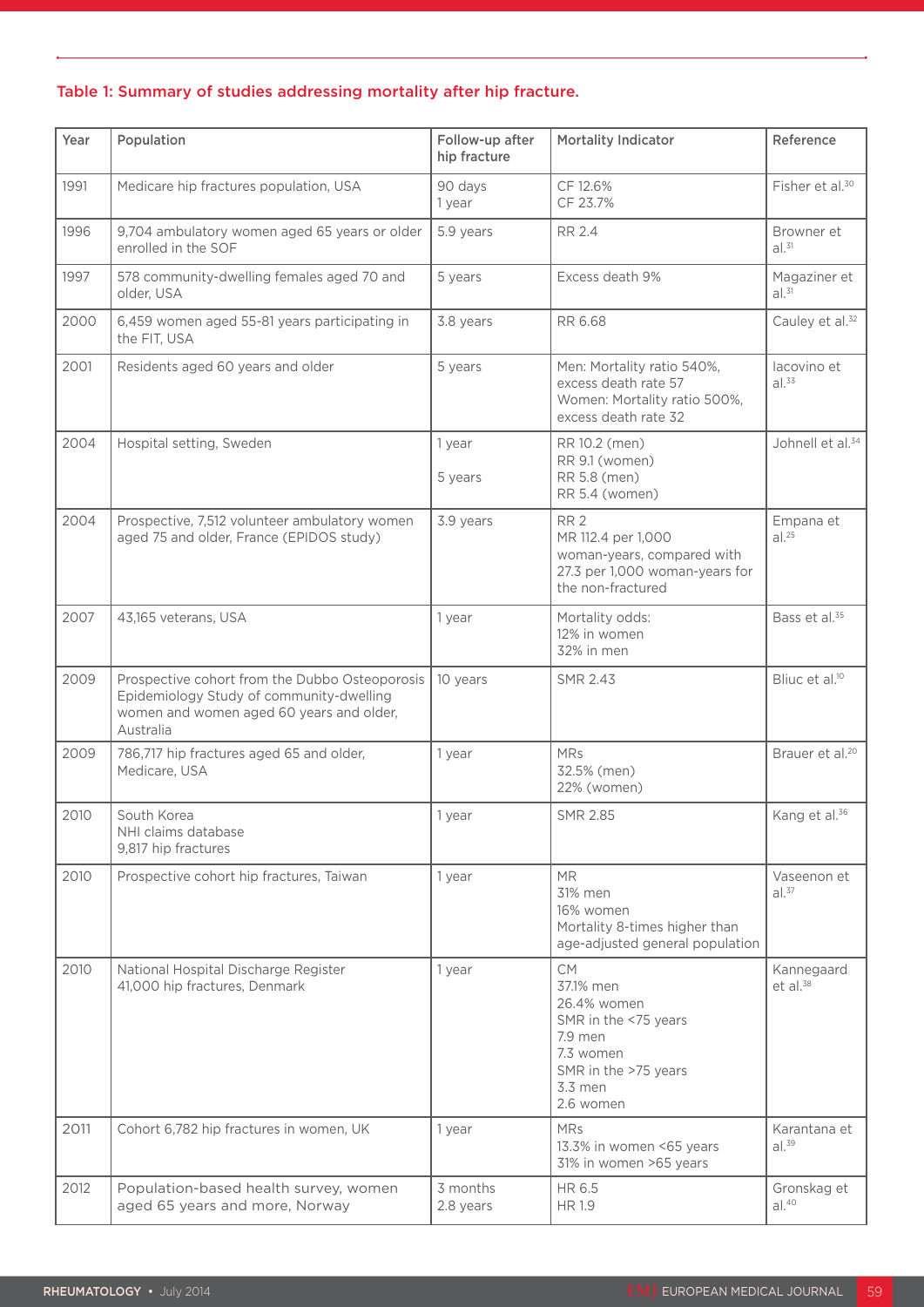#### Table 1 continued.

| Year | Population                                                                                          | Follow-up after<br>hip fracture          | <b>Mortality Indicator</b>                                                                                    | Reference                   |
|------|-----------------------------------------------------------------------------------------------------|------------------------------------------|---------------------------------------------------------------------------------------------------------------|-----------------------------|
| 2013 | Population-based cohort of 63,257 middle-<br>aged and elderly Chinese men and women in<br>Singapore | 5 years                                  | HR 1.64 (men)<br>HR 1.58 (women)                                                                              | Koh et al. <sup>41</sup>    |
| 2013 | 5,180 hip fractures, Norway                                                                         | 1 year                                   | SMR 3.64 (men)<br>SMR 2.78 (women)                                                                            | Finnes et al. <sup>18</sup> |
| 2013 | Dubbo Osteoporosis Epidemiology Study,<br>Australia                                                 | 1 year<br>5 years<br>10 years            | <b>RS</b><br>0.83 in women<br>$0.63$ in men<br>0.59 in women<br>$0.48$ in men<br>0.31 in women<br>0.36 in men | Frost et al. <sup>42</sup>  |
| 2013 | National Insurance Database<br>143,595 hip fractures, Taiwan                                        | 1 year<br>2 years<br>5 years<br>10 years | <b>SMR 9.67</b><br><b>SMR 5.28</b><br><b>SMR 3.31</b><br><b>SMR 2.89</b>                                      | Wang et al. <sup>43</sup>   |
| 2013 | Population-based cohort study, 2,901 residents,<br><b>USA</b>                                       | 22 years                                 | <b>SMR 1.2</b>                                                                                                | Melton et al. <sup>44</sup> |
| 2014 | 81,867 first hip fracture patients<br>(nationwide), Norway                                          | 1 year                                   | SMR 4.6 men<br>SMR 2.8 women                                                                                  | Omsland et<br>$al.^{14}$    |

CF: case fatality; SOF: Study of Osteoporotic Fractures; FIT: Fracture Intervention Trial; RR: Relative Risk; EPIDOS: Epidemiology of Osteoporosis Study; MR: mortality rate; NHI: National Health Insurance; SMR: standardised mortality ratio; CM: cumulative mortality; HR: hazard ratio; RS: relative survival.



- RR, men, Johnell 2004<sup>34</sup>
- SMR, Kannegaard 2010<sup>38</sup>
- SMR, Finnes 2013<sup>18</sup>
- $\times$  HR, Kang 2010 $^{36}$
- $\bullet$  RR, Cauley 2000 $32$
- RR, men, Johnell 2004<sup>34</sup>
- RR, Browner 1996<sup>31</sup>
- **SMR, Bliuc 2009<sup>10</sup>**
- $\blacksquare$  SMR, Melton 2013<sup>44</sup>
- $\bullet$  RR, Empana 2004<sup>25</sup>
- $\blacksquare$  SMR, Wang 2013<sup>43</sup>
- $\blacksquare$  SMR, Wang 2013<sup>43</sup>
- $\blacksquare$  SMR, Wang 2013<sup>43</sup>
- SMR, Omsland 2014<sup>14</sup>

#### Figure 1: Mortality indicators after hip fracture by study and by time to fracture.

Mortality indicators are derived from different studies and different populations. RR (dots): relative risk, defined as the ratio of the probability of an event (mortality) occurring in an exposed group (fracture) to the probability of the event in a comparison non-exposed group (population). SMR (squares): standardised mortality ratio, defined as the ratio of the observed deaths in the study group (fracture) to expected deaths in the general population. HR (cross): hazard ratio, defined in survival analysis as the ratio of probability of death in the fracture arm compared to the non-fracture arm.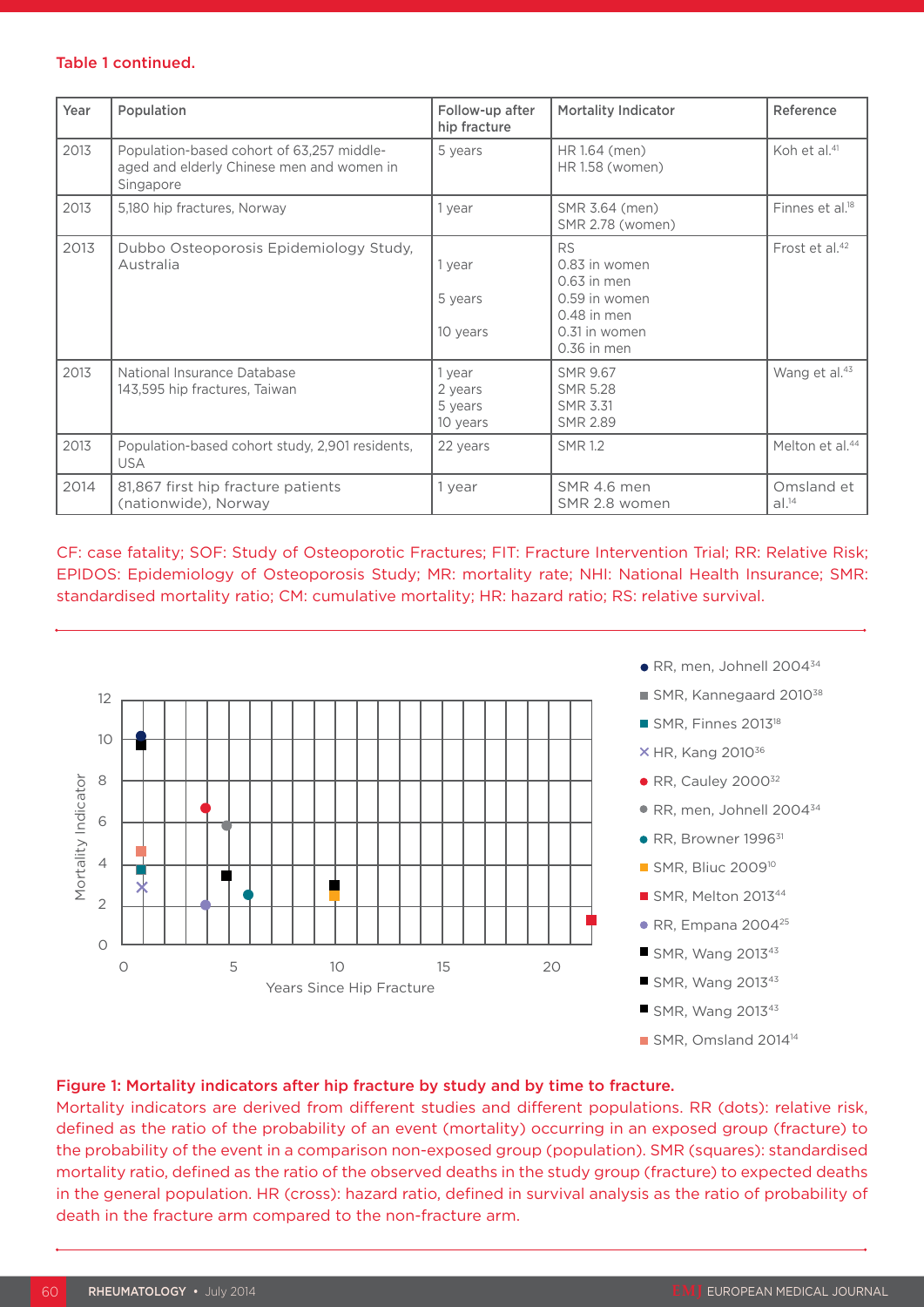#### Table 2: Summary of studies addressing mortality after fracture at sites other than the hip.

| Year of<br>publication | Population                                                                                                                                                      | <b>Site of Fracture</b>                  | Follow-up<br>after fracture | <b>Mortality Indicator</b>                                                                                                          | Reference                         |
|------------------------|-----------------------------------------------------------------------------------------------------------------------------------------------------------------|------------------------------------------|-----------------------------|-------------------------------------------------------------------------------------------------------------------------------------|-----------------------------------|
| 1993                   | Rochester residents, USA                                                                                                                                        | Vertebral                                | 5 years                     | Survival 61%<br>(76% in normal population)<br>Relative survival 0.81                                                                | Cooper et<br>al. <sup>48</sup>    |
| 1998                   | Population-based<br>survey, 6,480 subjects,<br>Europe<br><b>EPOS</b>                                                                                            | Vertebral<br>deformities                 | 2.3 years                   | Rate Ratio<br>1.3 in men, 1.9 in women                                                                                              | Ismail et<br>al. <sup>49</sup>    |
| 2000                   | 6,459 women aged 55-<br>81 years participating<br>in the Fracture<br>Intervention Trial, USA                                                                    | Clinical<br>Vertebral<br>Fractures       | 3.8 years                   | RR 8.64                                                                                                                             | Cauley et<br>al. <sup>32</sup>    |
| 2003                   | 598 normal population,<br>Sweden (EVOS)                                                                                                                         | Vertebral<br>deformities                 | 10 years                    | HR 2.4 in men<br>HR 2.3 in women                                                                                                    | Hasserius et<br>al. <sup>50</sup> |
| 2003                   | 677 patients, Finland                                                                                                                                           | Osteoporosis<br>+ Vertebral<br>fractures | 3.2 years                   | HR 4.4                                                                                                                              | Jalava et<br>al. <sup>51</sup>    |
| 2004                   | 2,847 fractures,<br>Sweden                                                                                                                                      | Spine                                    | 1 year<br>5 years           | <b>RR10</b><br>RR 4.3                                                                                                               | Johnell et<br>$al.^{34}$          |
| 2004                   | 2,847 fractures,<br>Sweden                                                                                                                                      | Shoulder                                 | 1 year<br>5 years           | RR 4 (men)<br>RR 2.7 (women)<br>RR 2.1 (men)<br>RR 1.4 (women)                                                                      | Johnell et<br>$al.^{34}$          |
| 2004                   | 2,847 fractures,<br>Sweden                                                                                                                                      | Forearm                                  | 1 year<br>5 years           | RR 1.1 (men)<br>RR 1.8 (women)<br>RR 1.2 (men)<br>RR 1.9 (women)                                                                    | Johnell et<br>$al.^{34}$          |
| 2005                   | 2,847 fractures,<br>Sweden                                                                                                                                      | Vertebral<br>deformities                 | 22 years                    | 111.7/1000 py in men<br>(73.4/1000 py in normal<br>population)<br>95.1/1,000 py in women<br>(62.0/1,000 py in normal<br>population) | Hasserius et<br>al. <sup>52</sup> |
| 2009                   | Prospective cohort<br>from the Dubbo<br>Osteoporosis<br>Epidemiology Study of<br>community-dwelling<br>women and women<br>aged 60 years and<br>older, Australia | Major                                    | 5 years                     | <b>SMR 1.65</b>                                                                                                                     | Bliuc et al. <sup>10</sup>        |
| 2010                   | 629 patients,<br>Osteoporosis Screening<br>Execise, Japan                                                                                                       | Vertebral                                | 10 years                    | SR 69%                                                                                                                              | Ikeda et al. <sup>53</sup>        |
| 2010                   | National Claim<br>Registry, Korea                                                                                                                               | Vertebral                                | 2 years                     | SMR 2.53 (men), 1.86<br>(women)<br>Mortality rates 20.61%<br>(men), 10.48% (women)                                                  | Lee et al. <sup>54</sup>          |
| 2013                   | 2,901 fractures,<br>Olmsted county, USA                                                                                                                         |                                          | 22 years                    | <b>SMR 1.2</b><br>But mainly in the first 5<br>years following the fracture                                                         | Melton et<br>$al.^{44}$           |

EPOS: European Prospective Osteoporosis Study; RR: relative risk; EVOS: European Vertebral Osteoporosis Study; HR: hazard ratio; SMR: standardised mortality ratio; SR: survival rate.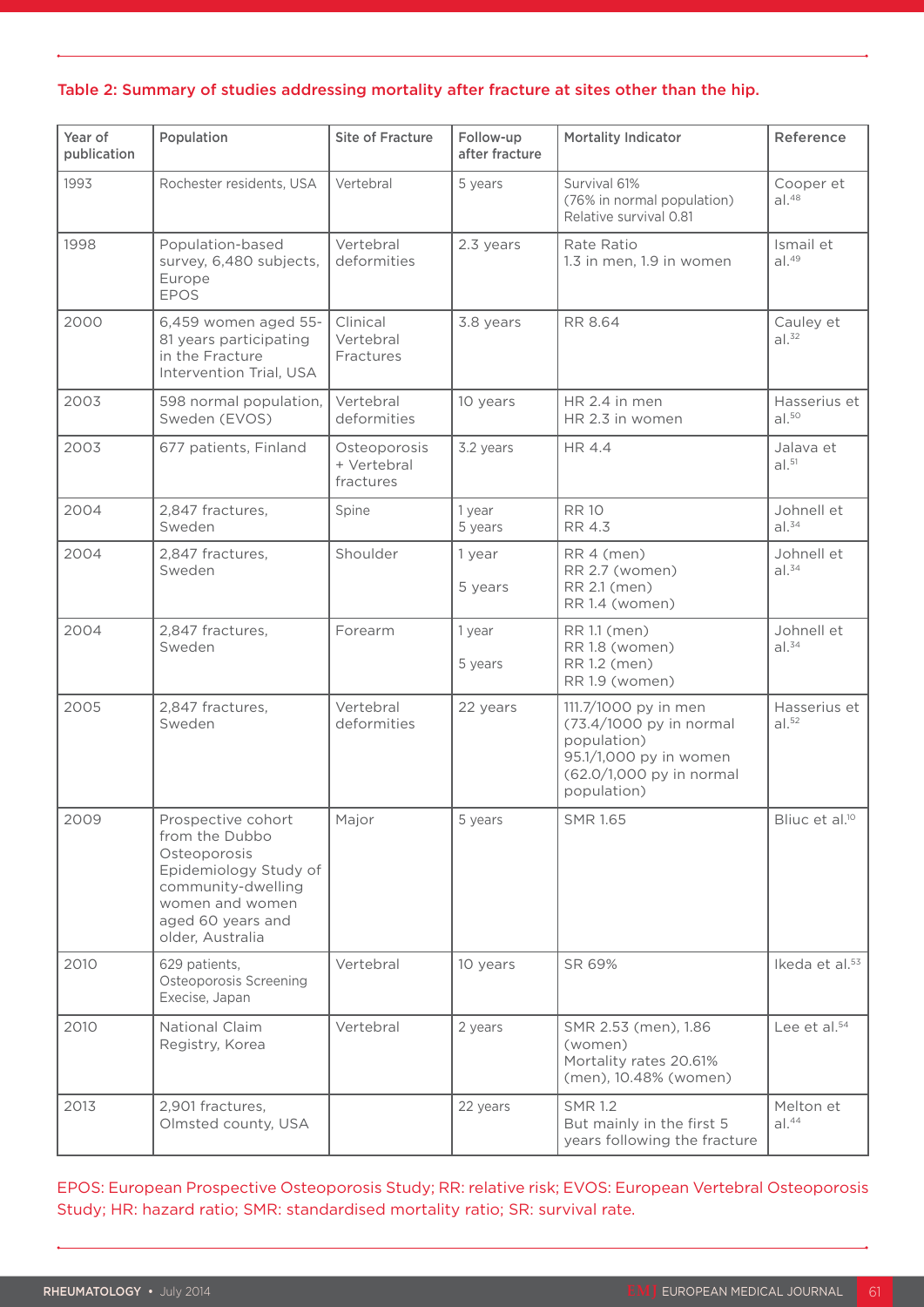#### Table 3: Summary of studies addressing mortality associated with low BMD.

| Year of<br>publication | Population                                                                                                                        | Site of BMD                                      | Follow-up | Mortality Indicator                                                | Reference                       |
|------------------------|-----------------------------------------------------------------------------------------------------------------------------------|--------------------------------------------------|-----------|--------------------------------------------------------------------|---------------------------------|
| 2002                   | 5,816 women, aged 70<br>years and above, USA                                                                                      | Quantitative<br>Ultrasound of<br>calcaneus       | 5 years   | HR 1.16                                                            | Bauer et<br>al. <sup>60</sup>   |
| 2006                   | 275 postmenopausal<br>elderly women, Brazil                                                                                       | Femur dual<br>energy X-ray<br>absorptiometry     | 5 years   | HR 1.44 (total mortality)<br>HR 1.28 (cardiovascular<br>mortality) | Pinheiro et<br>$al.^{61}$       |
| 2010                   | 3,145 community dwelling<br>people aged 65 years and<br>above, China                                                              | Height Loss >2<br>cm, correlated<br>with low BMD | 5 years   | HR 3.43                                                            | Auyeung et<br>al. <sup>62</sup> |
| 2011                   | 1,429 ambulatory<br>postmenopausal female<br>volunteers aged over 50<br>years, Japan                                              | Lumbar spine<br><b>BMD</b>                       | 4.5 years | HR 1.39                                                            | Shiraki et<br>$al.^{63}$        |
| 2013                   | Prospective population-<br>based observational<br>study on 390 white North<br>European women<br>aged 48 at study start,<br>Sweden | Distal forearm<br><b>BMD</b>                     | 3.4 years | RR 1.36                                                            | Svejme et<br>$al.^{65}$         |

BMD: bone mineral density; RR: relative risk; HR: hazard ratio.

The mortality risk indicators were calculated by 1 standard deviation reduction of bone density or broadband ultrasonic attenuation.

## DISCUSSION AND CONCLUSION

We reviewed population studies addressing osteoporosis-related mortality, and identified a trend towards decreasing mortality over time. This review has some limitations. The included studies present a high degree of heterogeneity: different populations, different methodologies. The mortality indicators were highly heterogeneous, which also limits the comparisons. This heterogeneity may result in biased interpretation of comparability between populations at the same time point, between different populations at different time points, but also within the same populations at different time points. When separated by decades, confounding factors such as higher life expectancy may interfere with the interpretation of trends of crude mortality rates.

When considering major endpoints such as mortality, the patient should be viewed as a whole and their prognosis cannot be summarised by a single risk factor figure or a single health event. Otherwise healthy and fit patients do not seem to

have increased mortality subsequent to the fracture. Male sex, age, site of fracture, the immediate post-fracture period, and poor general health status seem to be universally accepted risk factors for excess mortality.

Some risk factors, when taken individually, may be subject to controversies in different studies. Obesity for example is traditionally associated with lower fracture rates, but recent data from the GLOW study<sup>70</sup> suggest that obesity is associated with higher fracture rates at some specific sites such as the ankle<sup>26</sup> and also with longer hospital stays and poorer functional status.71

Due to the important contribution of comorbidities to mortality associated with osteoporosis, a general multivariable approach is suggested to predict mortality, rather than individual indicators such as BMD. Predictive models, similar to models used in cardiovascular diseases, may be developed for more patient-tailored preventive programmes in the future.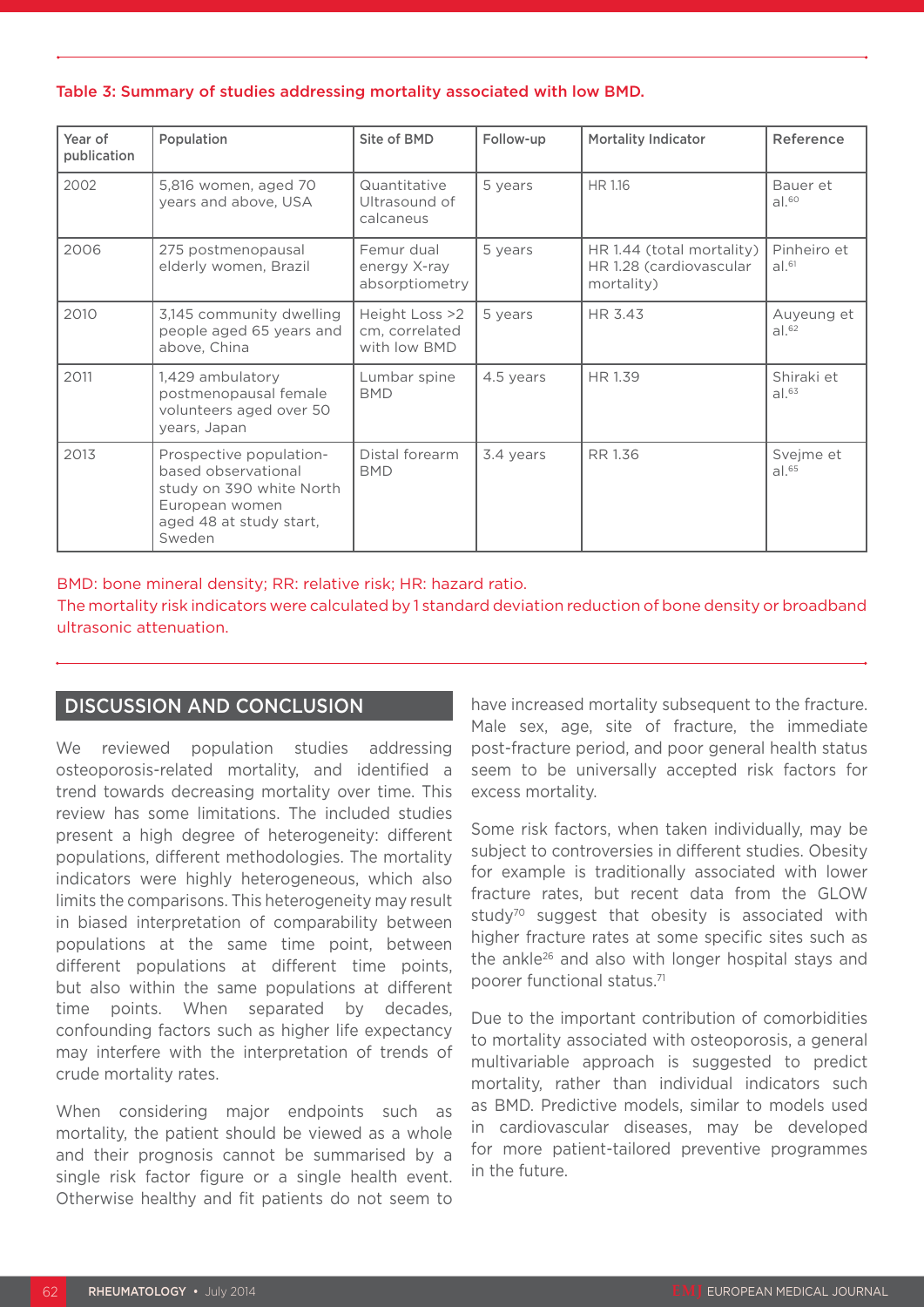## REFERENCES

1. Johnell O et al. The burden of hospitalized fractures in Sweden. Osteoporos Int. 2005;16(2):222–8.

2. Genant HK et al. Interim report and recommendations of the World Health Organization Task-Force for Osteoporosis. Osteoporos Int. 1999;10(4):259–64.

3. European Commission (EC) and International Osteoporosis Foundation (IOF). Osteoporosis in the European community – action for prevention. 1998. Available: http://www.iofbonehealth.org/ european-policy-reportsl.

4. Johnell O, Kanis J. Epidemiology of osteoporotic fractures. Osteoporos Int. 2005;16(suppl 2):S3–7.

5. Cummings SR, Melton LJ. Epidemiology and outcomes of osteoporotic fractures. Lancet. 2002;359(9319):1761–7.

6. Korhonen N et al. Continuous decline in incidence of hip fracture: nationwide statistics from Finland between 1970 and 2010. Osteoporos Int. 2013;24(5): 1599-603.

7. Nieves JW et al. Fragility fractures of the hip and femur: incidence and patients characteristics. Osteoporosis Int. 2010;21(3):399-408.

8. Leslie WD et al. Trends in hip fracture rates in Canada. JAMA. 2009;302:883–9.

9. Chevalley T et al. Incidence of hip fracture over a 10-year period (1991– 2000): reversal of a secular trend. Bone. 2007;40:1284–9.

10. Bliuc D et al. Mortality risk associated with low-trauma osteoporotic fracture and subsequent fracture in men and women. JAMA. 2009;301(5):513–21.

11. Abrahamsen B et al. Excess mortality following hip fracture: a systematic epidemiological review. Osteoporos Int. 2009;20(10):1633–50.

12. Vestergaard P et al. Has mortality after a hip fracture increased? J Am Geriatr Soc. 2007;55(11):1720–6.

13. Roberts SE, Goldacre MJ. Time trends and demography of mortality after fractured neck of femur in an English population, 1968–98: database study. BMJ. 2003;327(7418):771–5.

14. Omsland TK et al. Mortality following the first hip fracture in Norwegian women and men (1999-2008). A NOREPOS study. Bone. 2014;63C:81-6.

15. Haentjens P et al. Meta-analysis: excess mortality after hip fracture among older women and men. Ann Intern Med. 2010;52(6):380–90.

16. Haleem S et al. Mortality following hip fracture: trends and geographical variations over the last 40 years. Injury. 2008;39(10):1157–63.

17. Giversen IM. Time trends of mortality after first hip fractures. Osteoporos Int. 2007;18(6):721–32.

18. Finnes TE et al. Secular reduction of excess mortality in hip fracture patients >85 years. BMC Geriatr. 2013;13:25.

19. Ziadé N et al. Population-level impact of osteoporotic fractures on mortality and trends over time: a nationwide analysis of vital statistics for France, 1968-2004. Am J Epidemiol. 2010;172(8):942-51.

20. Brauer CA et al. Incidence and mortality of hip fractures in the United States. JAMA. 2009;302(14):1573–9.

21. Handoll HH, Sherrington C. Mobilisation strategies after hip fracture surgery in adults. Cochrane Database Syst Rev. 2007;(1):CD001704.

22. Handoll HH et al. Heparin, low molecular weight heparin and physical methods for preventing deep vein thrombosis and pulmonary embolism following surgery for hip fractures. Cochrane Database Syst Rev. 2000;(2):CD000305.

23. Stafford RS et al. National trends in osteoporosis visits and osteoporosis treatment, 1988–2003. Arch Intern Med. 2004;164(14):1525–30.

24. Ringa V et al. Trends in the use of hormone replacement therapy in eastern France between 1986 and 1993. Eur J Public Health. 1999;9(4):300–5.

25. Empana JP et al. Effect of hip fracture on mortality in elderly women: the EPIDOS prospective study. J Am Geriatr Soc. 2004;52:685–90.

26. Melton 3rd LJ et al. Predictors of excess mortality following fracture: a population-based cohort study. J Bone Miner Res. 2014;doi:10.1002/jbmr.2193. [Epub ahead of print].

27. Kanis JA et al. The components of excess mortality after hip fracture. Bone. 2003;32(5):468-73.

28. Melton 3rd LJ. Adverse outcomes of osteoporotic fractures in the general population. J Bone Miner Res. 2003;18(6):1139-41.

29. Poor G et al. Determinants of reduced survival following hip fractures in men. Clin Orthop. 1995;319:260–5.

30. Fisher S et al. Hip fracture incidence and mortality in New England. Epidemiology. 1991;2(2):116-22.

31. Browner WS et al. Mortality following fractures in older women. The study of osteoporotic fractures. Arch Intern Med. 1996;156(14):1521-5.

32. Cauley JA et al. Risk of mortality following clinical fractures. Osteoporos Int. 2000;11(7):556-61.

33. Iacovino JR. Mortality outcomes after osteoporotic fractures in men and in women. J Insur Med. 2001;33(4):316-20.

34. Johnell O, Kanis JA. An estimate of the worldwide prevalence, mortality and disability associated with hip fracture. Osteoporos Int. 2004;15(11):897-902.

35. Bass E et al. Risk-adjusted mortality rates of elderly veterans with hip fractures. Ann Epidemiol. 2007;17:514–9.

36. Kang HY et al. Incidence and mortality of hip fracture among the elderly population in South Korea: a populationbased study using the national health insurance claims data. BMC Public Health. 2010;10:230.

37. Vaseenon T et al. Long-term mortality after osteoporotic hip fracture in Chiang Mai, Thailand. J Clin Densitom. 2010;13(1):63-7.

38. Kannegaard PN et al. Excess mortality in men compared with women following a hip fracture. National analysis of comedications, comorbidity and survival. Age and Ageing. 2010;39:203–9.

39. Karantana A et al. Epidemiology and outcome of fracture of the hip in women aged 65 years and under. J Bone Joint Surg [Br]. 2011;93-B:658-64.

40. Gronskag AB et al. Excess mortality after hip fracture among elderly women in Norway. The HUNT study. Osteoporos Int. 2012;23(6):1807-11.

41. Koh GC et al. All-cause and causespecific mortality after hip fracture among Chinese women and men: the Singapore Chinese Health Study. Osteoporos Int. 2013;24(7):1981-9.

42. Frost S et al. Excess mortality attributable to hip-fracture: a relative survival analysis. Bone. 2013;56:23–9.

43. Wang C et al. Excess mortality after hip fracture among the elderly in Taiwan: a nationwide population-based cohort study. Bone. 2013;56:147–53.

44. Melton 3rd LJ et al. Long-term mortality following fractures at different skeletal sites: a population-based cohort study. Osteoporosis Int. 2013;24(5): 1689-96.

45. Center JR et al. Mortality after all major types of osteoporotic fracture in men and women: an observational study. Lancet. 1999;353:878–82.

46. Kado DM et al. Vertebral fractures and mortality in older women: a prospective study. Study of Osteoporotic Fractures Research Group. Arch Intern Med. 1999;159:1215–20.

47. Keene GS et al. Mortality and morbidity after hip fractures. BMJ. 1993;307: 1248–50.